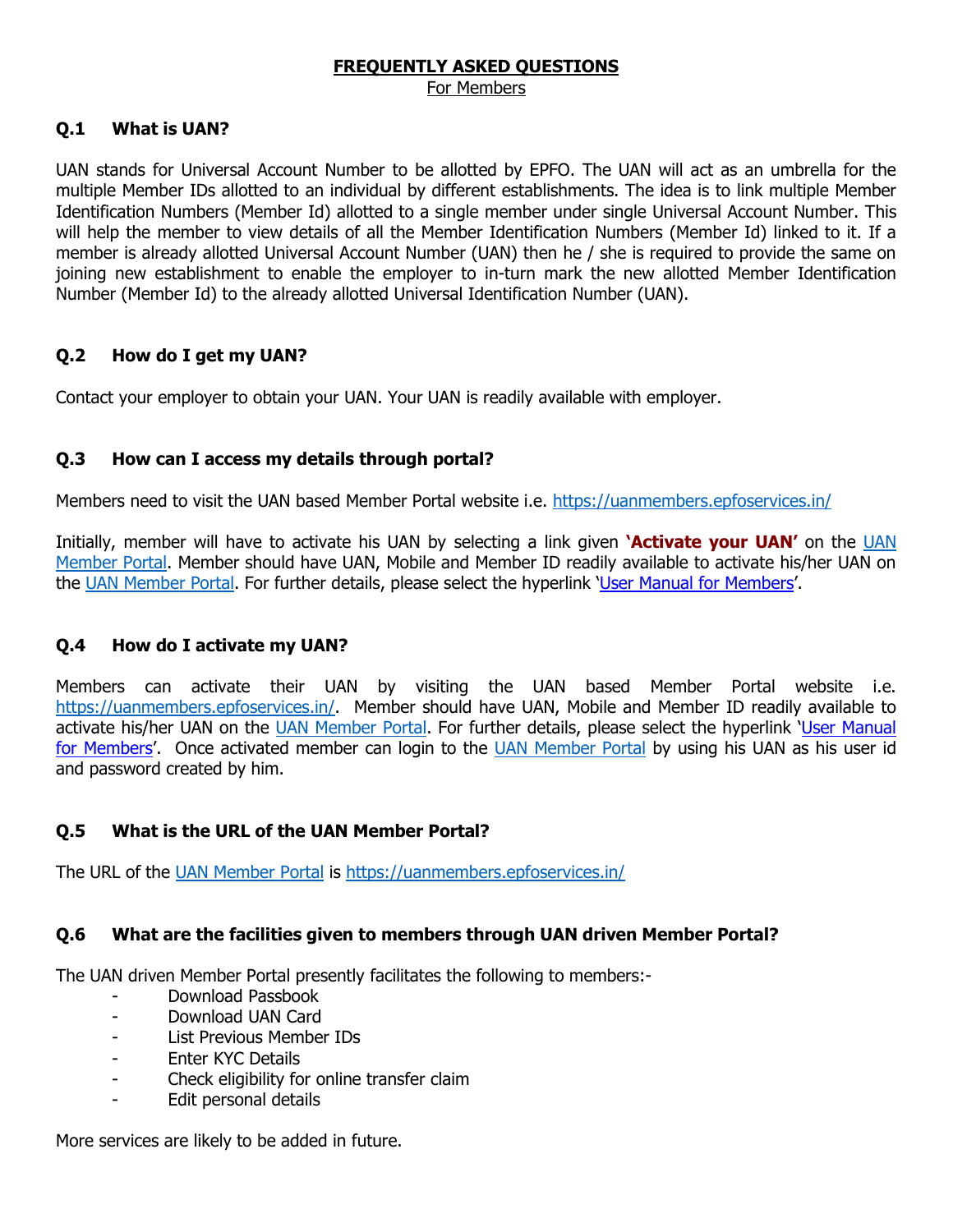#### **Q.7 What is my password to login to the UAN Member Portal?**

The password has to be created by the member only while activating his/her UAN. The password should be alphanumeric, have minimum 1 special character and 8-25 character long. Special characters are !@#\$%^&\*()

**Sample Password:** abc@1973

#### **Q.8 Can I view/download my passbook?**

Yes. First of all, you need to login to the [UAN Member Portal](https://uanmembers.epfoservices.in/) with your UAN and password. Then go to the menu 'Download' and select 'Download Passbook'. There is a link given to download PDF of this passbook also.

# **Q.9 Can I view/download my UAN card?**

Yes, surely. You need to login first with your valid UAN and password. Then go to 'Download' Menu and select an option 'Download UAN Card'. PDF of UAN card can be downloaded by selecting a link given for this particular task and accordingly, you can take a printout.

# **Q.10 Photograph is not appearing on the UAN card. How do I get a UAN Photo Card?**

Presently photographs are not available on the UAN card. This feature will be available after successfully seeding of KYC of Aadhaar wherein photograph will be seeded directly from the Aadhaar database. The process is underway.

# **Q.11 What is the purpose of listing of previous Member IDs?**

The idea is to list multiple Member Identification Numbers (Member IDs) allotted to a single member under a single Universal Account Number (UAN). This will help the member to view details of all the Member Identification Numbers (Member IDs) and further enable to check the eligibility for online transfer claim through the options 'List Previous Member ID' and 'View Status' from the Menu 'Previous Member ID'.

In future there would be no need to list the Member IDs as it will be linked automatically on the basis of information provided in [Form-11](http://www.epfindia.gov.in/site_docs/PDFs/Downloads_PDFs/Form11Revised.pdf) (Declaration Form). Member needs to disclose his/her UAN/Previous Member ID to the new employer through [Form-11.](http://www.epfindia.gov.in/site_docs/PDFs/Downloads_PDFs/Form11Revised.pdf)

# **Q.12 Can my mobile number/Email ID be changed?**

Yes, you need to go to Profile Menu in the [UAN Member Portal](https://uanmembers.epfoservices.in/) and select an option 'Edit Mobile No.'/ 'Edit Email ID' for changing mobile number and Email ID respectively.

# **Q.13 Can I update/upload my KYC document through the UAN Member Portal?**

Yes, it can be done by going to the 'Profile' menu and selecting 'Update KYC Information' in the UAN Member [Portal.](https://uanmembers.epfoservices.in/) The uploaded KYC document by the member has to be digitally approved by the employer. Till then, status of KYC will be shown as 'Pending'.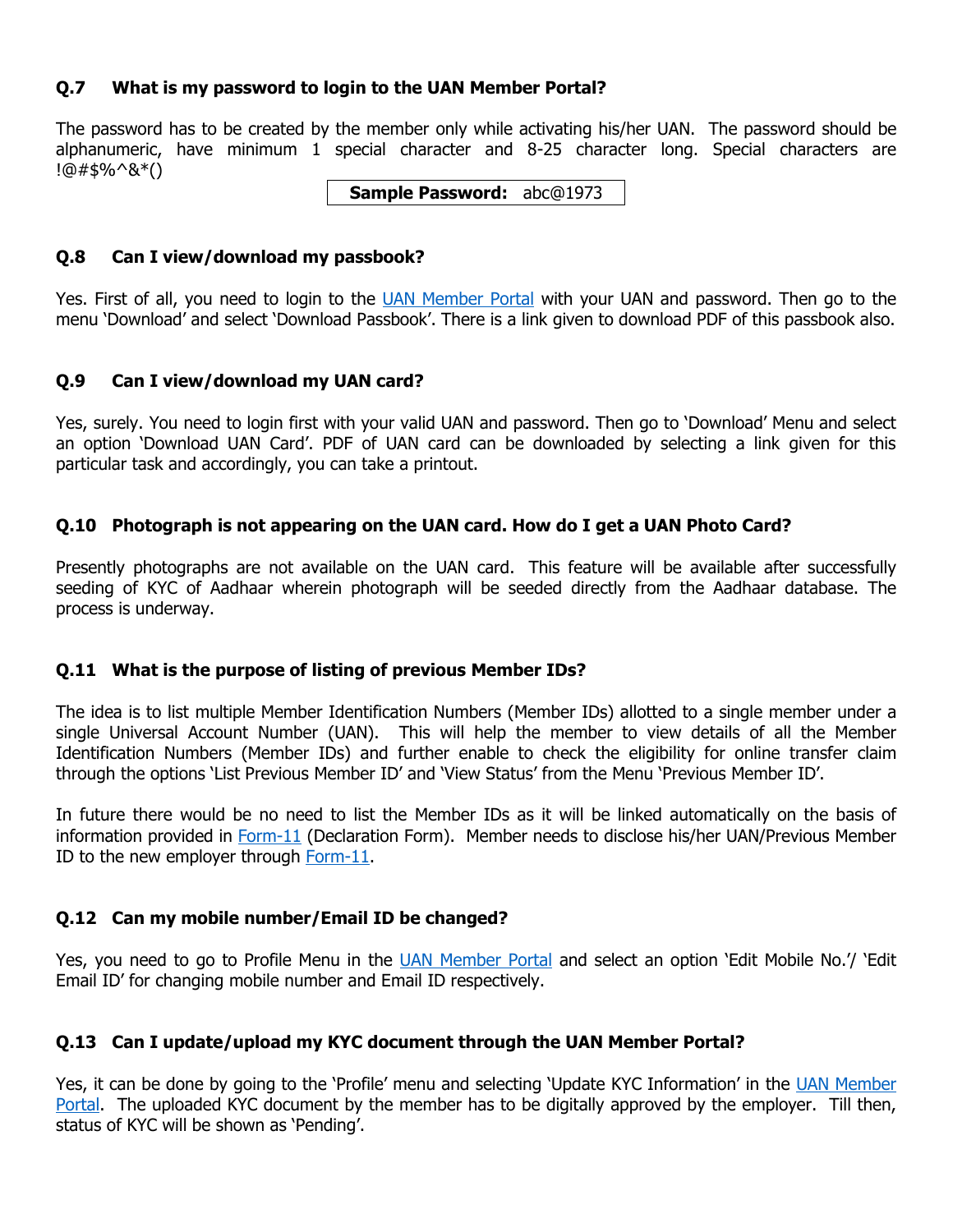# **Q.14 Which documents are considered for KYC?**

- A. Following documents can be used for KYC:-
	- 1. National Population Register (NPR)
	- 2. AADHAAR
	- 3. Permanent Account Number (PAN)
	- 4. Bank Account Number
	- 5. Passport
	- 6. Driving License
	- 7. Election Card
	- 8. Ration Card
	- 9. ESIC Card (Being introduced shortly)

B. However Bank Account number along with IFSC is compulsory and Aadhaar or PAN are necessary wherever issued to a member.

C. IFSC is to be given only against Bank Account number and not against any other type of KYC.

# **Q.15 Do I have to upload the scanned copy of the KYC document?**

Yes, you need to scan the KYC document first and save it as .jpg/.gif/.png/pdf. The size of the scanned document should not exceed 300 KB.

# **Q.16 Can I upload multiple KYC documents?**

Yes, multiple KYC documents out of the 8 specified KYC documents (Sl. Nos. 1 to 8) can be uploaded.

# **Q.17 How do I know that the KYC uploaded by me has been approved by the employer?**

The approval status will be shown against the uploaded KYC document on the same page.

# **Q.18 What is to be done in case I change the job and join somewhere else?**

You need to simply declare your UAN to your subsequent employers in [Form-11](http://www.epfindia.gov.in/site_docs/PDFs/Downloads_PDFs/Form11Revised.pdf) (Declaration Form).

# **Q.19 In case of change of job, do I have to get UAN again and then activate my account?**

No, there is no need to obtain UAN again. It is a one-time permanent number and will remain same throughout your career.

# **Q.20 Has UAN been allotted to contract based employees (not permanent employee of Govt.)?**

UAN is allotted to all contributory members of EPFO including contract based employees.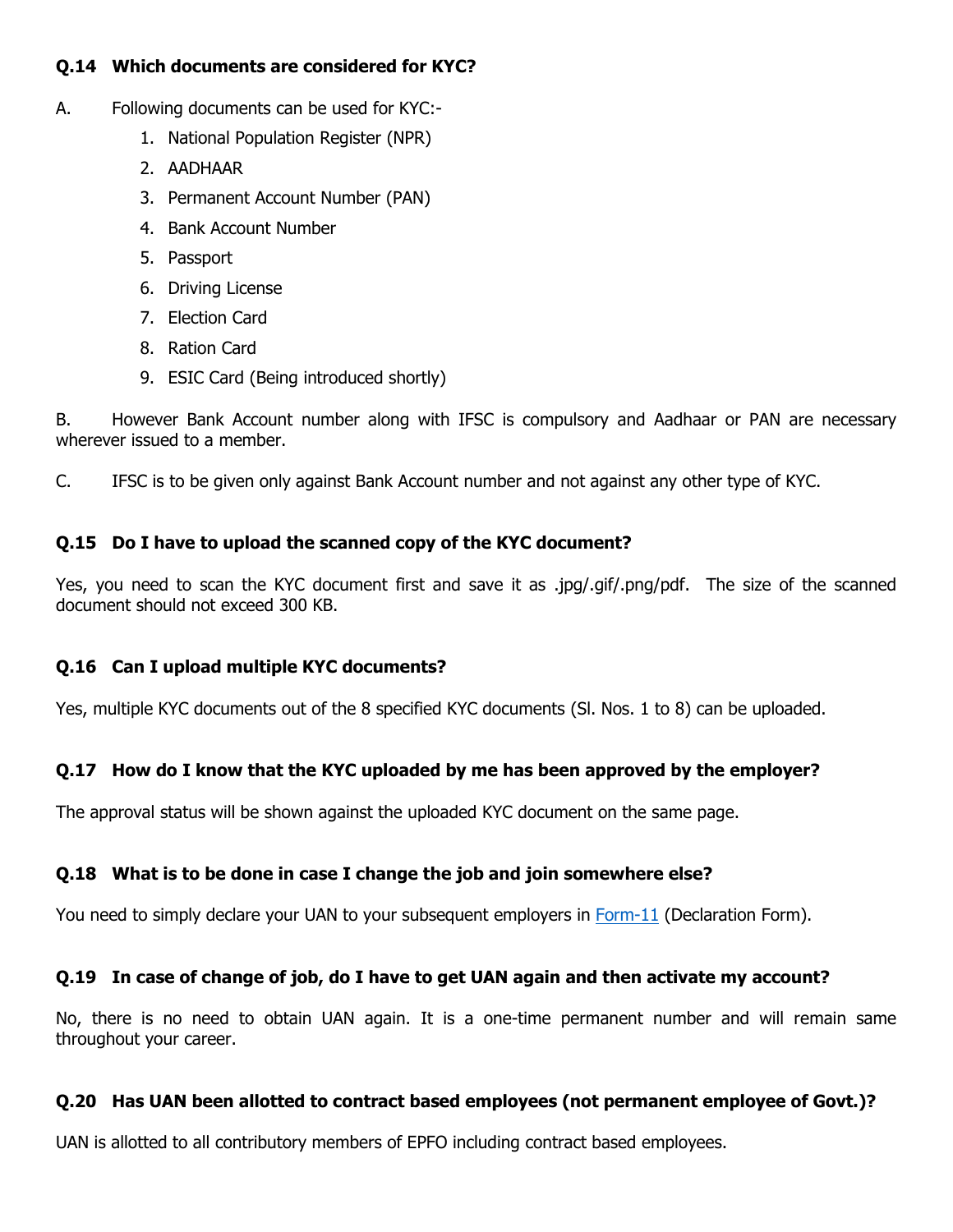#### **Q.21 What is the procedure of withdrawal of PF Account money and Pension Fund money under UAN portal, after leaving one establishment and joining another one?**

When an employee leaves an establishment and joins another, he/she is required to get the funds and service details transferred to the new account. The facility would provide portability from one account to another by linking the different Member IDs, if, the KYC details have been verified by both the employers.

#### **Q.22 If I left one contractor and joined another one, can I transfer money from one account to another? But on withdrawal day who will sign my claim forms 19 and 10-C? Do I have to fill up two forms, one from previous contractor and one from current or I can transfer my PF account & Pension Fund money direct to my bank account?**

Yes, the PF amount and service details from previous account to present account can be transferred. After transfer of funds, the withdrawal forms are required to be signed by only the present employer.

There is no need to fill up two forms by member once the previous account has been transferred to the present account.

#### **Q.23 Contractor normally in India hide PF account and Pension Fund information from theirs employee who are working under his/her contract. Can I know my UAN number, if I have my PF account number?**

If the member is having a PF account number, a facility has been provided on EPFO website at [https://uanmembers.epfoservices.in/check\\_uan\\_status.php](https://uanmembers.epfoservices.in/check_uan_status.php)\_whereby\_member can\_get to know whether UAN has been allotted for his/her PF account number or not. If it has been allotted, member can definitely obtain it from his/her contractor/employer. Even after getting to know the allotment of UAN through EPFO Website, if member is not getting the UAN from his contractor/employer, he/she can contact concerned or [nearest EPFO](http://www.epfindia.gov.in/site_en/Contact_us.php)  [Field Office.](http://www.epfindia.gov.in/site_en/Contact_us.php)

# **Q.24 Am I able to make changes in PF account information, if they are not correct as per my knowledge?**

For any change/correction in name & other details in EPF database, you need to apply for the same alongwith supporting documents through your employer only. The procedure has been detailed on EPFO Website at [http://www.epfindia.gov.in/site\\_docs/PDFs/MiscPDFs/ChangeName\\_Process.pdf](http://www.epfindia.gov.in/site_docs/PDFs/MiscPDFs/ChangeName_Process.pdf)

# **Q.25 I am not able to see the Passbook or Passbook is not available?**

In case you are working in an Exempted Establishment (PF managed by Company itself and Pension fund by EPF Organisation) then your passbook will not be available in the UAN portal. You may contact your establishment to get the PF statement.

# **Q.26 What benefits will I get for completing KYC process?**

Members with KYC completed will benefits with following services

- $\checkmark$  Smooth transfer of Service
- $\checkmark$  Smooth withdrawal of PF Amount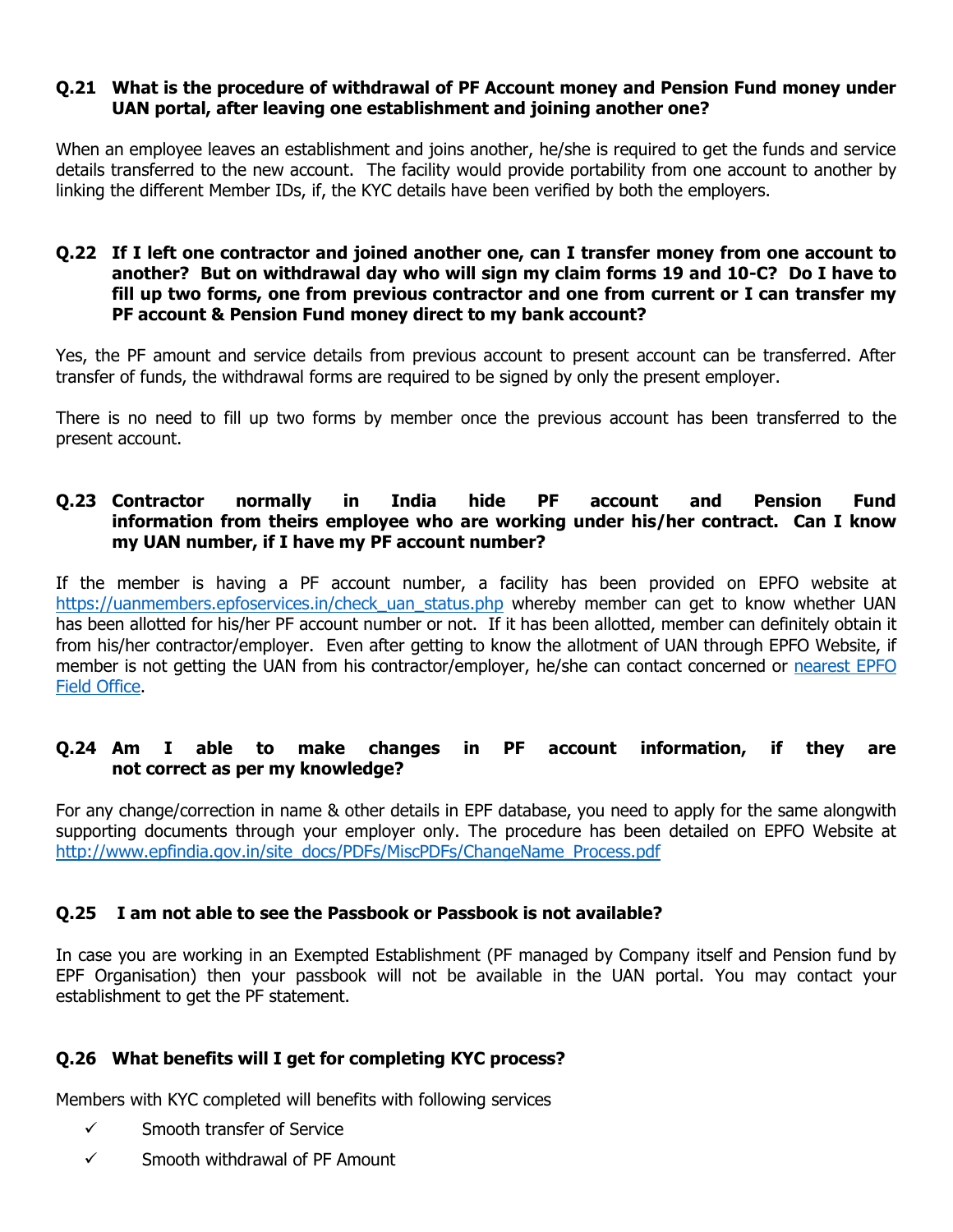- $\checkmark$  Transparency in their accounts
- $\checkmark$  Members who have activated their account would get a monthly SMS intimation of their monthly PF

# **Q.27 How and who will carry out KYC activity?**

By Member: Member can upload the KYC details through UAN portal. Please refer FAQ: What are valid KYC documents- For detail. The Status of KYC initially will be marked as *Pending* and once approved by the Employer through a Digital Signature, the status will be shown as Verified.

By Employer: Employer can upload the KYC through bulk text file and subsequently approving through a Digital Signature only.

#### **Q.28 Personal particulars are not correct in UAN Card. How do I correct these details?**

Members should submit correct details to its employer along with proof of document. Employer will certify and submit information to [concerned Field Office.](http://www.epfindia.gov.in/site_en/Contact_us.php) The UAN Card is dynamic and shall get updated automatically.

#### **Q.29 What time EPF will take to change for correction in personal particulars?**

After receiving duly completed information from Employer at [concerned Field Office,](http://www.epfindia.gov.in/site_en/Contact_us.php) changes will get uploaded within 1 months. Note: Changes in details of member's particulars will be as per norms of EPF.

#### **Q.30 Two UAN allotted to me by EPFO?**

In case two UAN are allotted to you, this could be because of not filing of **Date of Exit** by your previous employer in ECR filing and/or you have applied for transfer of service in your current establishment.

In such a case, you are suggested to immediately report the matter either to your employer and through email to [uanepf@epfindia.gov.in](javascript:main.compose() by mentioning, both - your current UAN and your previous UAN(s). After due verification, the previous UAN(s) allotted to you will be blocked and the current UAN will be kept active. Later you will be required to submit a Claim to get transfer of service and fund to the current UAN.

# **Q.31 Why I am not able to link/list previous Member IDs pertaining to me?**

As the details are matched with previous Member ID w.r.t. current Member ID and if there is any deviation in Name etc. it will not allow for link/list Member ID. In case of change of Name and other personal particular you need to contact your employer as per the procedure. Please refer to FAQ on Change of Name & Personal Particular.

#### **Q.32 Whether the member can correct his Date of Birth or to furnish the missing information of previous employment particulars through the present employer.**

No, the correction in date of birth in the previous employment can be made through the previous employer only.